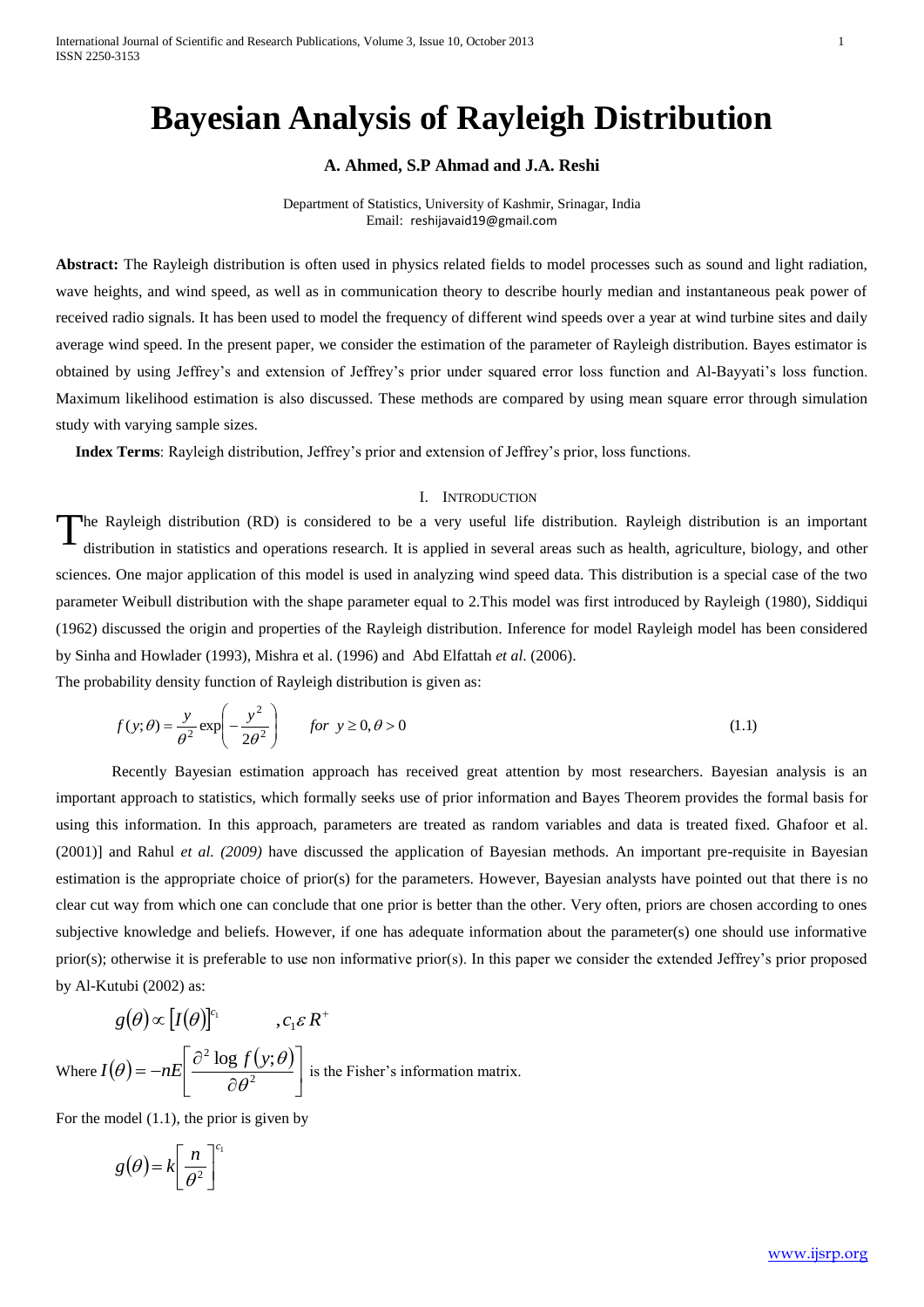International Journal of Scientific and Research Publications, Volume 3, Issue 10, October 2013 2 ISSN 2250-3153

Where  $k$  is a constant. With the above prior, we use two different loss functions for the model  $(1.1)$ , first is the squared error loss function which is symmetric, second is the Al-Bayyati's new loss function.

It is well known that choice of loss function is an integral part of Bayesian inference. As there is no specific analytical procedure that allows us to identify the appropriate loss function to be used, most of the works on point estimation and point prediction assume the underlying loss function to be squared error which is symmetric in nature. However, in-discriminate use of SELF is not appropriate particularly in these cases, where the losses are not symmetric. Thus in order to make the statistical inferences more practical and applicable, we often needs to choose an asymmetric loss function. A number of asymmetric loss functions have been shown to be functional, see Varian (1975), Zellner (1986), Chandra (2001) etc. In the present paper, we consider the above loss functions for better comparison of Bayesian analysis.

a) The first is the common squared error loss function given by:

$$
l_1(\hat{\theta}, \theta) = c(\hat{\theta} - \theta)^2
$$

Which is symmetric,  $\theta$  and  $\hat{\theta}$  represent the true and estimated values of the parameter. This loss function is frequently used because of its analytical tractability in Bayesian analysis.

b) The second is the Al-Bayyati's new loss function of the form:

$$
l_A(\hat{\theta}, \theta) = \theta^{c_2}(\hat{\theta} - \theta)^2; \qquad c_2 \varepsilon R.
$$

Which is an asymmetric loss function, for details, see Norstrom (1996). This loss function is interesting in the sense that a slight modification of squared error loss introduces asymmetry.

## **MATERIALS and METHODS**

**Maximum likelihood estimation:** Maximum likelihood estimation of the parameters of Rayleigh distribution is well discussed in literature (see Cohen, (1965) and Mann et al. (1975)).

Let  $(x_1, x_2,...,x_n)$  be a random sample of size n having the probability density function as

$$
f(y; \theta) = \frac{y}{\theta^2} \exp\left(-\frac{y^2}{2\theta^2}\right) \qquad \text{for } y \ge 0, \theta > 0
$$

The likelihood function is given by

$$
L(y | \theta) = \frac{\prod_{i=1}^{n} y_i}{\theta^{2n}} e^{-\frac{\sum_{i=1}^{n} y_i^2}{2\theta^2}}
$$

$$
\therefore \qquad Log L(y | \theta) = \sum_{i=1}^{n} \log y_i - 2n \log \theta - \frac{\sum_{i=1}^{n} y_i^2}{2\theta^2}
$$

The ML estimator of θis obtained by solving the

$$
\frac{\partial}{\partial \theta} \log L(y | \theta) = 0
$$

$$
\Rightarrow \qquad -\frac{2n}{\theta} + \frac{\sum_{i=1}^{n} y_i^2}{\theta^3} = 0
$$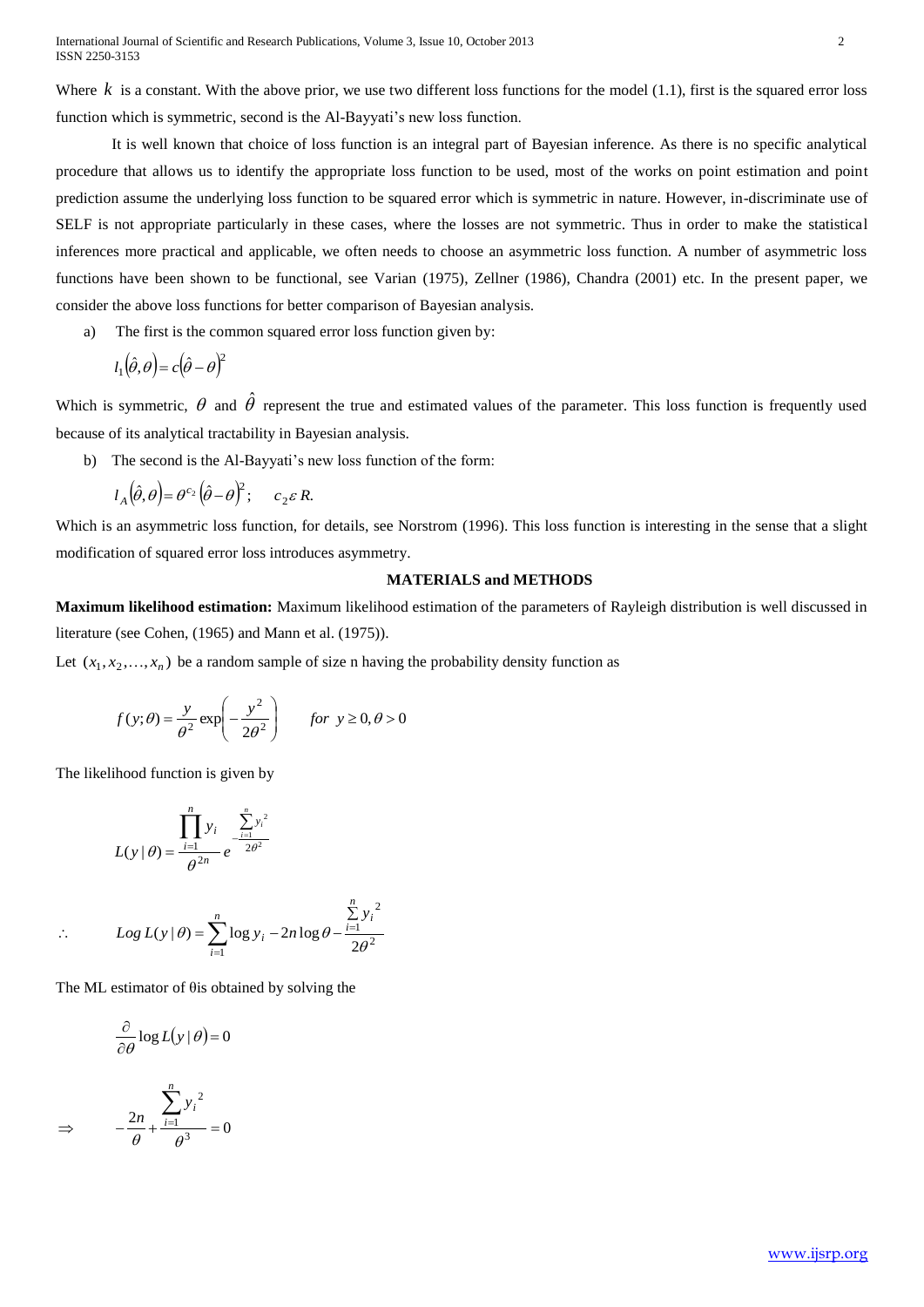International Journal of Scientific and Research Publications, Volume 3, Issue 10, October 2013 3 ISSN 2250-3153

$$
\Rightarrow \qquad \hat{\theta} = \sqrt{\frac{\sum_{i=1}^{n} y_i^2}{2n}} \tag{2.1}
$$

*n*

# **Bayesian estimation of Rayleigh distribution under Jeffrey's prior by using Squared Error Loss Function**

Consider there are n recorded values,  $y = (y_1,...y_n)$  from (1.1). We consider the extended Jeffrey's prior as:

$$
g(\theta) \propto \sqrt{I(\theta)}
$$

Where  $[I(\theta)]=-nE\frac{\partial^2 \log f(y;\theta)}{\cos^2 \theta}$  $\overline{\phantom{a}}$  $\overline{\phantom{a}}$  $\overline{\phantom{a}}$  $\mathsf{L}$ L  $\mathsf{L}$  $\partial$  $=-nE\left|\frac{\partial^2 \log f}{\partial x^2}\right|$ <sup>2</sup> log  $f(y;$  $\theta$  $f(\theta)$  =  $-nE\left[\frac{\partial^2 \log f(y;\theta)}{\cos^2 y}\right]$  is the Fisher's information matrix. For the model (1.1), the prior distribution is given by  $(\theta) \propto \frac{1}{\theta}$  $g(\theta) \propto \frac{1}{2}$ 

The likelihood function is given by

$$
L(y; \theta) = \frac{\prod_{i=1}^{n} y_i}{\theta^{2n}} e^{\frac{\sum_{i=1}^{n} y_i^2}{2\theta^2}}
$$

The posterior density function is given by:

$$
P(\theta | \underline{y}) \propto L(y; \theta)g(\theta)
$$

$$
\therefore P(\theta | \underline{y}) \propto \frac{\prod_{i=1}^{n} y_i}{\theta^{2n}} e^{\frac{\sum_{i=1}^{y_i^2}}{2\theta^2}} \frac{1}{\theta}
$$

$$
\Rightarrow P(\theta \mid \underline{y}) = k \frac{1}{\theta^{2n+1}} e^{-\frac{\sum_{i=1}^{n} y_i^2}{2\theta^2}}
$$

Where 
$$
k^{-1} = \int_{0}^{\infty} \frac{1}{\theta^{2n+1}} e^{-\frac{\sum_{i=1}^{n} y_i^2}{2\theta^2}} d\theta
$$

$$
\Rightarrow k^{-1} = \frac{\Gamma n}{2^{1-n} \left(\sum_{i=1}^{n} y_i^2\right)^n}
$$

$$
\Rightarrow k = \frac{2^{1-n} \left(\sum_{i=1}^{n} y_i^2\right)^n}{\Gamma n}
$$

From (3.2), the posterior density of  $\theta$  is given by

$$
p(\theta \mid \underline{y}) = \frac{2^{1-n} \left(\sum_{i=1}^{n} y_i^2\right)^n}{\theta^{2n+1} \Gamma n} e^{-\frac{\sum_{i=1}^{n} y_i^2}{2\theta^2}}
$$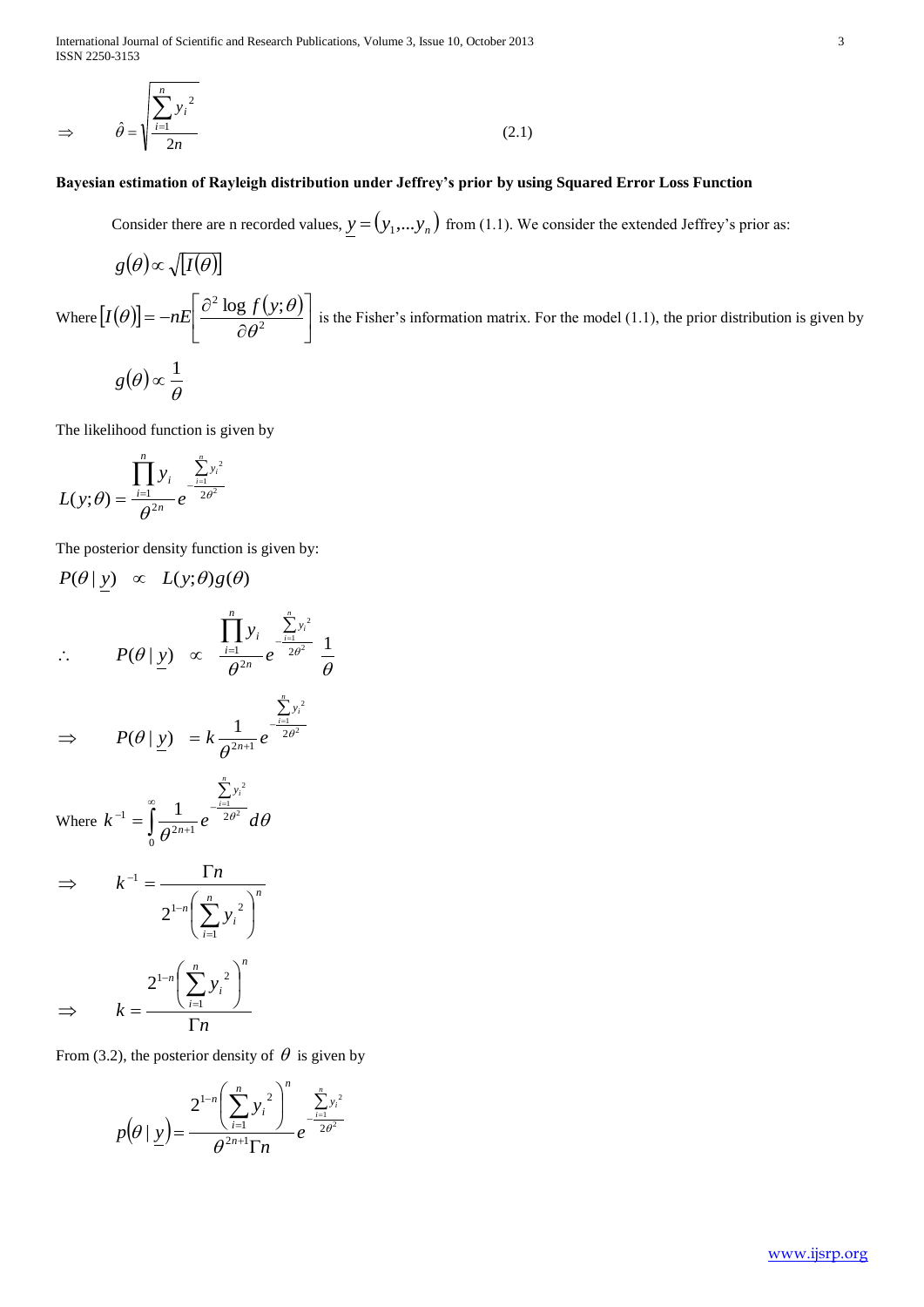International Journal of Scientific and Research Publications, Volume 3, Issue 10, October 2013 4 ISSN 2250-3153

$$
\Rightarrow p(\theta \mid \underline{y}) = \frac{\left(\sum_{i=1}^{n} y_i^2\right)^n}{\theta^{2n+1} \Gamma n} e^{-\frac{\sum_{i=1}^{n} y_i^2}{2\theta^2}}
$$
(2.2)

## **Estimation under squared error loss function:**

By using a squared error loss function  $L(\hat{\theta}, \theta) = c(\hat{\theta} - \theta)^2$  for some constant c, the risk function is:

$$
R(\hat{\theta}) = \int_{0}^{\infty} c(\hat{\theta} - \theta)^2 p(\theta | \underline{y}) d\theta
$$
  
\n
$$
\Rightarrow R(\hat{\theta}) = c\hat{\theta}^2 + \frac{c}{n-1} \left( \frac{\sum_{i=1}^{n} y_i^2}{2} \right) - \frac{2c\hat{\theta} \Gamma(\frac{2n-1}{2})}{\Gamma(n)} \sqrt{\frac{\sum_{i=1}^{k} y_i^2}{2}}
$$

Now 
$$
\frac{\partial R(\hat{\theta})}{\partial \theta} = 0
$$
, Then the Bayes estimator is  

$$
\hat{\theta}_1 = \frac{\Gamma\left(\frac{2n-1}{2}\right)}{\Gamma n} \sqrt{\frac{\sum_{i=1}^{k} y_i^2}{2}}
$$
(2.3)

# **b) Bayesian estimation of Rayleigh distribution under Extension of Jeffrey's prior by using Squared Error Loss Function**

We consider the extended Jeffrey's prior are given as:

$$
g(\theta) \propto [I(\theta)]^{c_1}
$$
,  $c_1 \varepsilon R^+$   
Where  $[I(\theta)] = -nE\left[\frac{\partial^2 \log f(y;\theta)}{\partial \theta^2}\right]$  is the Fisher's information matrix. For the model (1.1),  $g(\theta) \propto \frac{1}{\theta^{2c_1}}$ 

The likelihood function is given by

$$
L(y; \theta) = \frac{\prod_{i=1}^{n} y_i}{\theta^{2n}} e^{-\frac{\sum_{i=1}^{n} y_i^2}{2\theta^2}}
$$

*n*

The posterior density function is given by:

$$
P(\theta | y) \propto L(y; \theta)g(\theta)
$$
  
\n
$$
\therefore P(\theta | y) \propto \frac{\prod_{i=1}^{n} y_{i}}{\theta^{2n}} e^{\frac{\sum_{i=1}^{n} y_{i}^{2}}{2\theta^{2}}} \frac{1}{\theta^{2c_{1}}}
$$

$$
\Rightarrow \qquad P(\theta \mid \underline{y}) = k \frac{1}{\theta^{2n+2c_1}} e^{-\frac{\sum_{i=1}^{n} y_i^2}{2\theta^2}}
$$
(2.4)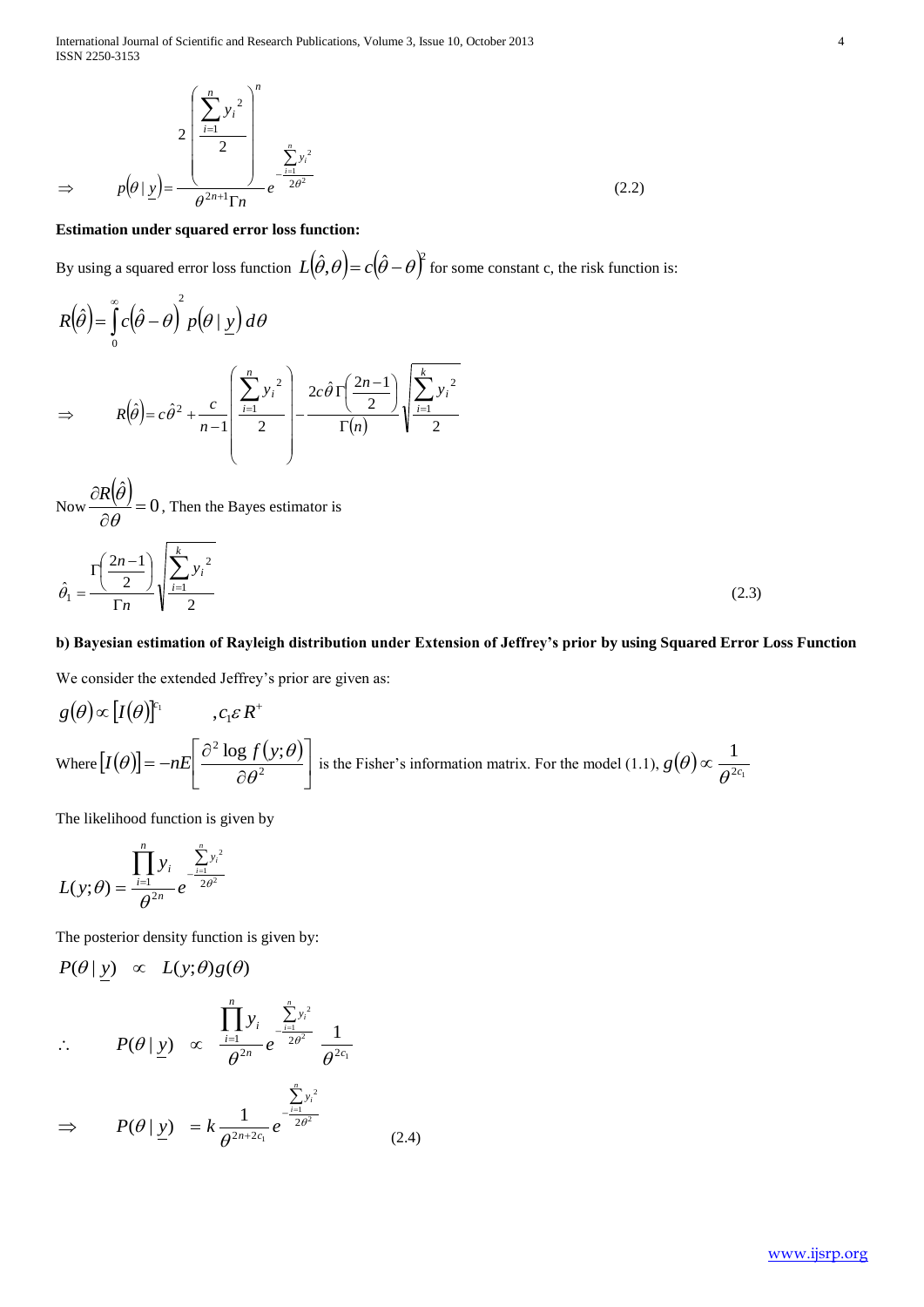Where 
$$
k^{-1} = \int_{0}^{\infty} \frac{1}{\theta^{2n+2c_1}} e^{-\frac{\sum_{i=1}^{n} y_i^2}{2\theta^2}} d\theta
$$

\n
$$
\Rightarrow \qquad k^{-1} = \frac{\Gamma\left(n + \frac{c_1}{2} - \frac{1}{2}\right)}{2^{\left(1 - n + \frac{c_1}{2} - \frac{1}{2}\right)} \left(\sum_{i=1}^{n} y_i^2\right)^{n + \frac{c_1 - 1}{2}}}
$$
\n
$$
\Rightarrow \qquad k = \frac{2^{\left(1 - n + \frac{c_1}{2} - \frac{1}{2}\right)} \left(\sum_{i=1}^{n} y_i^2\right)^{n + \frac{c_1 - 1}{2}}}{\Gamma\left(n + \frac{c_1}{2} - \frac{1}{2}\right)}
$$

From (3.6), the posterior density of  $\theta$  is given by

$$
p(\theta | \underline{y}) = \frac{2^{1-n+\frac{c_1}{2}-\frac{1}{2}} \left(\sum_{i=1}^n y_i^2\right)^{n+\frac{c_1}{2}-\frac{1}{2}}}{\Gamma\left(n+\frac{c_1}{2}-\frac{1}{2}\right)} \frac{\frac{1}{2}y_i^2}{\theta^{2n+2c_1} e^{-\frac{j}{2\theta^2}}}
$$

$$
p(\theta | \underline{y}) = \frac{2^{\left(\sum_{i=1}^n y_i^2\right)^{n+\frac{c_1}{2}-\frac{1}{2}}}}{\theta^{2n+2c_1}\Gamma\left(n+\frac{c_1}{2}-\frac{1}{2}\right)} e^{-\frac{\sum_{i=1}^n y_i^2}{2\theta^2}} (2)
$$

 $(.5)$ 

# **Estimation under squared error loss function:**

 $\Rightarrow$ 

By using a squared error loss function  $L(\hat{\theta}, \theta) = c(\hat{\theta} - \theta)^2$  for some constant c, the risk function is:

$$
R(\hat{\theta}) = \int_{0}^{\infty} c(\hat{\theta} - \theta) \int_{0}^{2} p(\theta | y) d\theta
$$
  
\n
$$
\Rightarrow R(\hat{\theta}) = c\hat{\theta}^{2} + \frac{c\Gamma\left(n + c_{1} - \frac{3}{2}\right)}{\Gamma\left(n + c_{1} - \frac{1}{2}\right)} \left(\frac{\sum_{i=1}^{n} y_{i}^{2}}{2}\right) - \frac{2c\hat{\theta}\Gamma(n + c_{1} - 1)}{\Gamma\left(n + c_{1} - \frac{1}{2}\right)} \sqrt{\frac{\sum_{i=1}^{k} y_{i}^{2}}{2}}
$$
  
\n
$$
\Rightarrow R(\hat{\theta}) = c\hat{\theta}^{2} + \frac{c}{n - 1} \left(\frac{\sum_{i=1}^{n} y_{i}^{2}}{2}\right) - \frac{2c\hat{\theta}\Gamma\left(\frac{2n - 1}{2}\right)}{\Gamma(n)} \sqrt{\frac{\sum_{i=1}^{k} y_{i}^{2}}{2}}
$$

Now  $\frac{\partial R(\hat{\theta})}{\partial \hat{\theta}} = 0$ ˆ  $\frac{\partial \psi}{\partial \theta} =$  $\partial$  $\theta$  $\frac{R(\hat{\theta})}{\hat{\theta}} = 0$ , Then the Bayes estimator is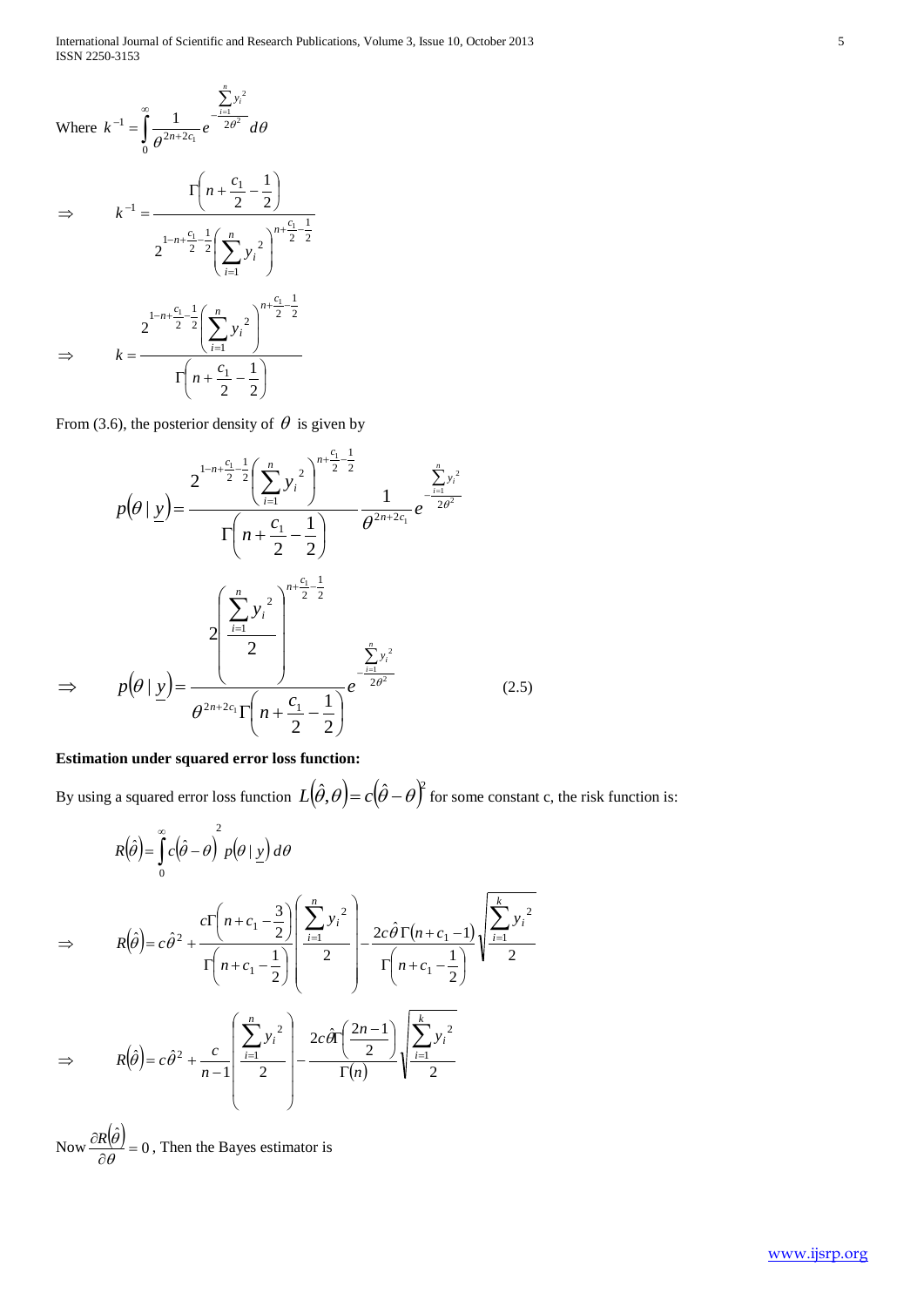International Journal of Scientific and Research Publications, Volume 3, Issue 10, October 2013 6 ISSN 2250-3153

$$
\hat{\theta}_2 = \frac{\Gamma(n+c_1-1)}{\Gamma(n+c_1-\frac{1}{2})} \sqrt{\frac{\sum_{i=1}^{k} y_i^2}{2}}
$$
\n(2.6)

**Remark 1**: Replacing  $c_1 = 1/2$  in (2.6), the same Bayes estimator is obtained as in (2.3) corresponding to the Jeffrey's prior. By Replacing  $c_1 = 3/2$  in (2.6), the Bayes estimator becomes the estimator under Hartigan's prior (Hartigan (1964)). By Replacing  $c_1 =$ 0 in(2.6), thus we get uniform prior.

### **c) Bayesian estimation of Rayleigh distribution under Jeffrey's prior by using Al-Bayyati's new loss function.**

This section uses a new loss function introduced by Al-Bayyati (2002). Employing this loss function, we obtain Bayes estimators using Jeffrey's and extension of Jeffrey's prior information.

Al-Bayyati introduced a new loss function of the form:

$$
l_A(\hat{\theta},\theta) = \theta^{c_2}(\hat{\theta} - \theta)^2; c_2 \varepsilon R.
$$

Here, this loss function is used to obtain the estimator of the parameter of the Rayleigh distribution. By using the Al-Bayyati's loss function, we obtained the following risk function:

$$
\hat{\theta}_2 = \frac{\Gamma(n+c_1-1)}{\Gamma(n+c_1-\frac{1}{2})}\sqrt{\frac{54}{2}}
$$
\n(2.6)  
\n**mark** 1: Replacing  $c_1 = 12$  in (2.6), the same Bayes estimator is obtained as in (2.3) corresponding to the leftfrey's prior. By  
\nphasing  $c_1 = 32$  in (2.6), the same Bayes estimator becomes the estimator under Ietrigan's prior (Harrigan (1964)). By Replacing  $c_1 = 32$   
\nBayesian estimator of Rayleigh distribution under Jeffrey's prior by using Al-Bayyati's new loss function.  
\nBayesian function of Rayleigh distribution under Jeffrey's prior by using Al-Bayyati's new loss function.  
\nBayasi introduced a new loss function of the form:  
\n
$$
I_A(\hat{\beta},\hat{\theta}) = \theta^{2z} (\hat{\theta} - \theta)^2; c_2 \times R.
$$
\n
$$
r(t)
$$
\n
$$
R(\hat{\theta}) = \int_0^{\theta} \hat{\theta} \cdot (\hat{\theta} - \theta)^2 \cos(\theta - \theta)^2 \sin(\theta - \theta)^2
$$
\n
$$
R(\hat{\theta}) = \int_0^{\theta} \hat{\theta} \cdot (\hat{\theta} - \theta)^2 \cos(\theta - \theta)^2 \sin(\theta - \theta)^2
$$
\n
$$
R(\hat{\theta}) = \int_0^{\theta} \hat{\theta} \cdot (\hat{\theta} - \theta)^2 \cos(\theta - \theta)^2 \sin(\theta - \theta)^2
$$
\n
$$
R(\hat{\theta}) = \frac{1}{\theta} \int_0^{\theta} \hat{\theta} \cdot (\hat{\theta} - \theta)^2 \cos(\theta - \theta)^2 \sin(\theta - \theta)^2
$$
\n
$$
R(\hat{\theta}) = \frac{1}{\theta} \int_0^{\theta} \hat{\theta} = 0, \text{ Then the Bayes estimator is}
$$
\n
$$
\hat{\theta}_1 = \frac{\Gamma(\frac{2n-c_2-1}{2})}{\Gamma(n)} \begin{pmatrix} \sum_{i=1}^n y_i^2 \\ \sum_{i=1}^n z_i^2 \\ \sum_{i=1}^n z_i^2 \\ \sum_{i=1}^n z_i^2 \end{pmatrix}
$$
\n
$$
R(\hat{\theta}) = \hat{\theta} = 0, \text{ Then the Bayes estimator is}
$$
\n
$$
\hat{\theta}_1 = \frac{\Gamma(\frac{2n-c
$$

Now  $\frac{\partial R(\theta)}{\partial \theta} = 0$ ˆ  $\frac{\partial \psi}{\partial \theta} =$  $\partial$  $\theta$  $\frac{R(\theta)}{R(\theta)} = 0$ , Then the Bayes estimator is

 $\Rightarrow$ 

$$
\hat{\theta}_3 = \frac{\Gamma\left(\frac{2n - c_2 - 1}{2}\right)}{\Gamma\left(\frac{2n - c_2}{2}\right)} \sqrt{\frac{\sum_{i=1}^k y_i^2}{2}}
$$
\n(2.7)

**Remark 2**: Replacing  $c_2 = -2$  in (2.7), we get the Bayes estimator under quadratic loss function with Jeffrey's prior. By Replacing  $c_2 = 0$  in (2.7), the Bayes estimator becomes the estimator under squared error loss function with Jeffrey's prior that reduced to (2.3) By Replacing  $c_2 = 1$  in (2.7), thus we get uniform prior.

# **Bayesian estimation of Rayleigh distribution under the extension of Jeffrey's prior by using Al-Bayyati's new loss function.**

By using the Al-Bayyati's loss function, we obtained the following risk function:

$$
R(\hat{\theta}) = \int_{0}^{\infty} \theta^{c_2} (\hat{\theta} - \theta) \pi_2 (\theta) y d\theta
$$
  
\n
$$
\Rightarrow R(\theta) = \hat{\theta}^2 \frac{\Gamma\left(\frac{2n + 2c_1 - c_2 - 1}{2}\right)}{\Gamma\left(\frac{2n + 2c_1 - c_2 - 1}{2}\right)} \left[\frac{\sum_{i=1}^{n} y_i^2}{2}\right]^{\frac{c_2}{2}} + \frac{\Gamma\left(\frac{2n + 2c_1 - c_2 - 3}{2}\right)}{\Gamma\left(\frac{2n + 2c_1 - 1}{2}\right)} \left[\frac{\sum_{i=1}^{n} y_i^2}{2}\right]^{\frac{c_2 + 2}{2}} - \frac{2\hat{\theta}\Gamma\left(\frac{2n + 2c_1 - c_2 - 2}{2}\right)}{\Gamma\left(\frac{2n + 2c_1 - 1}{2}\right)} \left[\frac{\sum_{i=1}^{n} y_i^2}{2}\right]^{\frac{c_2 + 1}{2}}
$$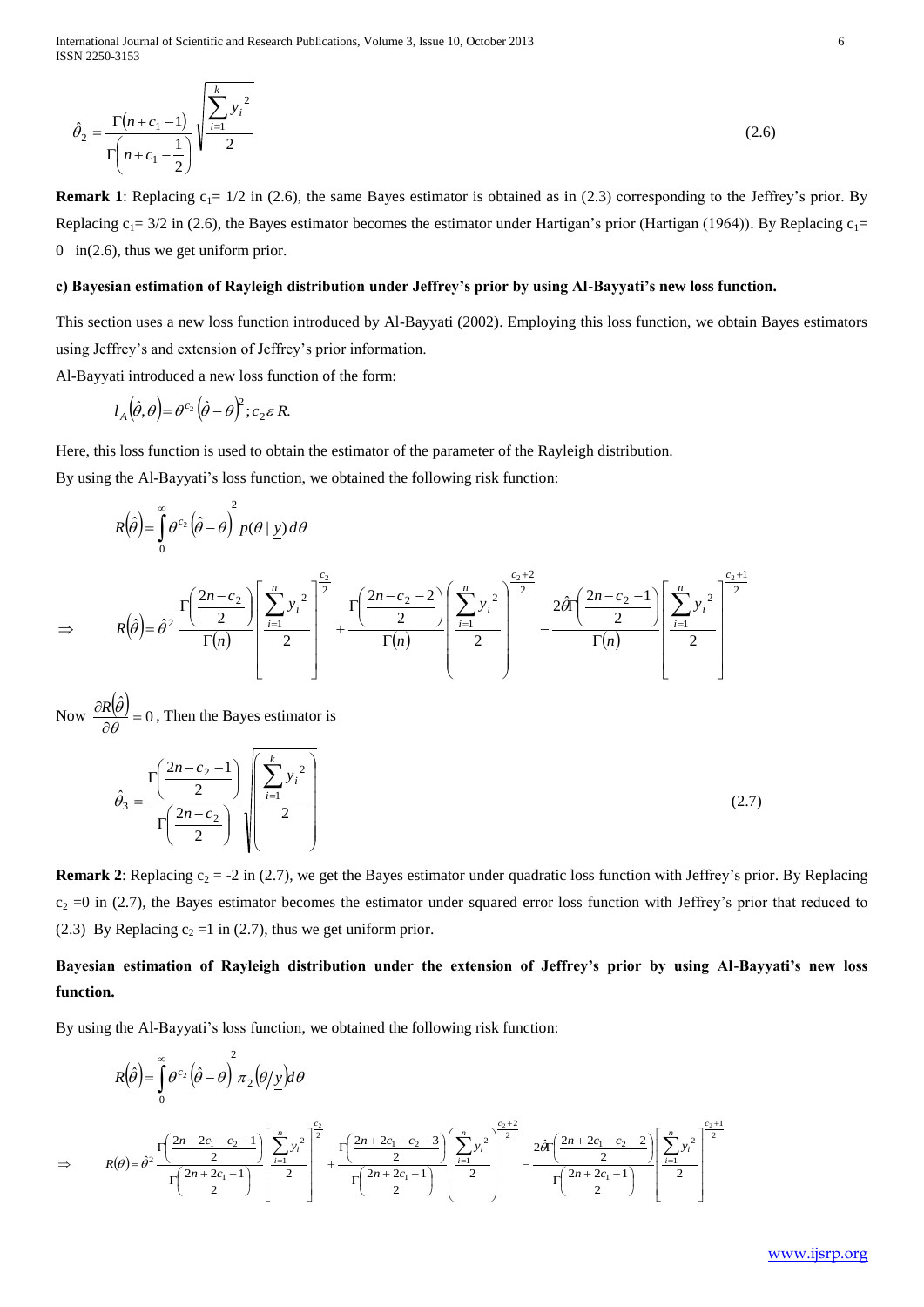International Journal of Scientific and Research Publications, Volume 3, Issue 10, October 2013 7 ISSN 2250-3153

Now  $\frac{\partial R(\hat{\theta})}{\partial \hat{\theta}} = 0$ ˆ  $=$  $\partial$  $\partial$  $\theta$  $\frac{R(\theta)}{R(\theta)} = 0$ , Then the Bayes estimator is

$$
\hat{\theta}_4 = \frac{\Gamma\left(\frac{2n+2c_1-c_2-2}{2}\right)}{\Gamma\left(\frac{2n+2c_1-c_2-1}{2}\right)} \sqrt{\frac{\sum_{i=1}^{k} y_i^2}{2}}
$$
\n(2.8)

**Remark 3:** Replacing  $c_1 = 1/2$  and  $c_2 = 0$  in (2.8), we get the Bayes estimator under squared error loss function with Jeffrey's prior which is same as (2.3). By Replacing  $c_1 = 1/2$  and  $c_2 = -2$  in (2.8), we get the Bayes estimator under Quadratic loss function with Jaffrey prior.. By Replacing  $c_1= 0$  and  $c_2=0$  in (2.8), thus we get uniform prior.

## **Simulation Study**

In our simulation study, we chose a sample size of  $n=25$ , 50 and 100 to represent small, medium and large data set. The scale parameter is estimated for Rayleigh distribution with Maximum Likelihood and Bayesian using Jeffrey's & extension of Jeffrey's prior methods. For the scale parameter we have considered  $\theta$  = 1.0 and 1.5. The values of Jeffrey's extension were c<sub>1</sub> = 0.5, 1.0, 1.5 and 2.0. The value for the loss parameter  $a = \pm 1.0$  and  $\pm 2.0$ . This was iterated 5000 times and the scale parameter for each method was calculated. A simulation study was conducted R-software to examine and compare the performance of the estimates for different sample sizes with different values for the Extension of Jeffreys' prior and the loss functions.The results are presented in tables for different selections of the parameters and c extension of Jeffrey's prior.

| n   | θ   | $\Theta_{ML}$ | $\bm{\theta}_{\texttt{SL}}$ |            | Remarks     |            |             |            |
|-----|-----|---------------|-----------------------------|------------|-------------|------------|-------------|------------|
|     |     |               |                             | $C2 = 1.0$ | $C2 = -1.0$ | $C2 = 2.0$ | $C2 = -2.0$ |            |
| 25  | 1.0 | 0.0248        | 0.0212                      | 0.0191     | 0.0234      | 0.0171     | 0.0257      | $C2 = 2$   |
|     | 1.5 | 0.0332        | 0.0373                      | 0.0415     | 0.0338      | 0.0463     | 0.0310      | $C2 = -2$  |
| 50  | 1.0 | 0.0110        | 0.0122                      | 0.0132     | 0.0114      | 0.0142     | 0.0106      | $C2 = -2$  |
|     | 1.5 | 0.0129        | 0.0136                      | 0.0144     | 0.0129      | 0.0153     | 0.0124      | $C.2 = -2$ |
| 100 | 1.0 | 0.0026        | 0.0024                      | 0.0024     | 0.0025      | 0.0023     | 0.0026      | $C2 = 2$   |
|     | 1.5 | 0.0107        | 0.0098                      | 0.0093     | 0.0103      | 0.0089     | 0.0109      | $C2 = 2$   |

**Table 1: Mean Squared Error for**  $(\hat{\theta})$  **under Jeffrey's prior.** 

**Table 2: Mean Squared Error for**  $(\hat{\theta})$  **under extension of Jeffrey's prior.** 

| n  | θ   | $C_1$ | $\Theta_{ML}$ | $\Theta_{\texttt{SL}}$ |            | Remarks     |            |          |             |
|----|-----|-------|---------------|------------------------|------------|-------------|------------|----------|-------------|
|    |     |       |               |                        | $C2 = 1.0$ | $C2 = -1.0$ | $C2 = 2.0$ | $C2 = -$ |             |
|    |     |       |               |                        |            |             |            | 2.0      |             |
|    | 1.0 | 0.5   | 0.0248        | 0.0212                 | 0.0191     | 0.0234      | 0.0171     | 0.0257   | $C2 = 2.0$  |
|    |     | 1.0   | 0.0248        | 0.0232                 | 0.0210     | 0.0255      | 0.0189     | 0.0278   | $C2 = 2.0$  |
|    |     | 1.5   | 0.0248        | 0.0252                 | 0.0229     | 0.0276      | 0.0207     | 0.0300   | $C2 = 2.0$  |
|    |     | 2.0   | 0.0248        | 0.0274                 | 0.0250     | 0.0298      | 0.0227     | 0.0322   | $C2 = 2.0$  |
| 25 | 1.5 | 0.5   | 0.0334        | 0.0374                 | 0.0415     | 0.0339      | 0.0464     | 0.0310   | $C2 = -2.0$ |
|    |     | 1.0   | 0.0334        | 0.0330                 | 0.0364     | 0.0301      | 0.0406     | 0.0278   | $C2 = -2.0$ |
|    |     | 1.5   | 0.0334        | 0.0292                 | 0.0321     | 0.0269      | 0.0356     | 0.0227   | $C2 = -2.0$ |
|    |     | 2.0   | 0.0334        | 0.0261                 | 0.0284     | 0.0243      | 0.0313     | 0.0231   | $C2 = -2.0$ |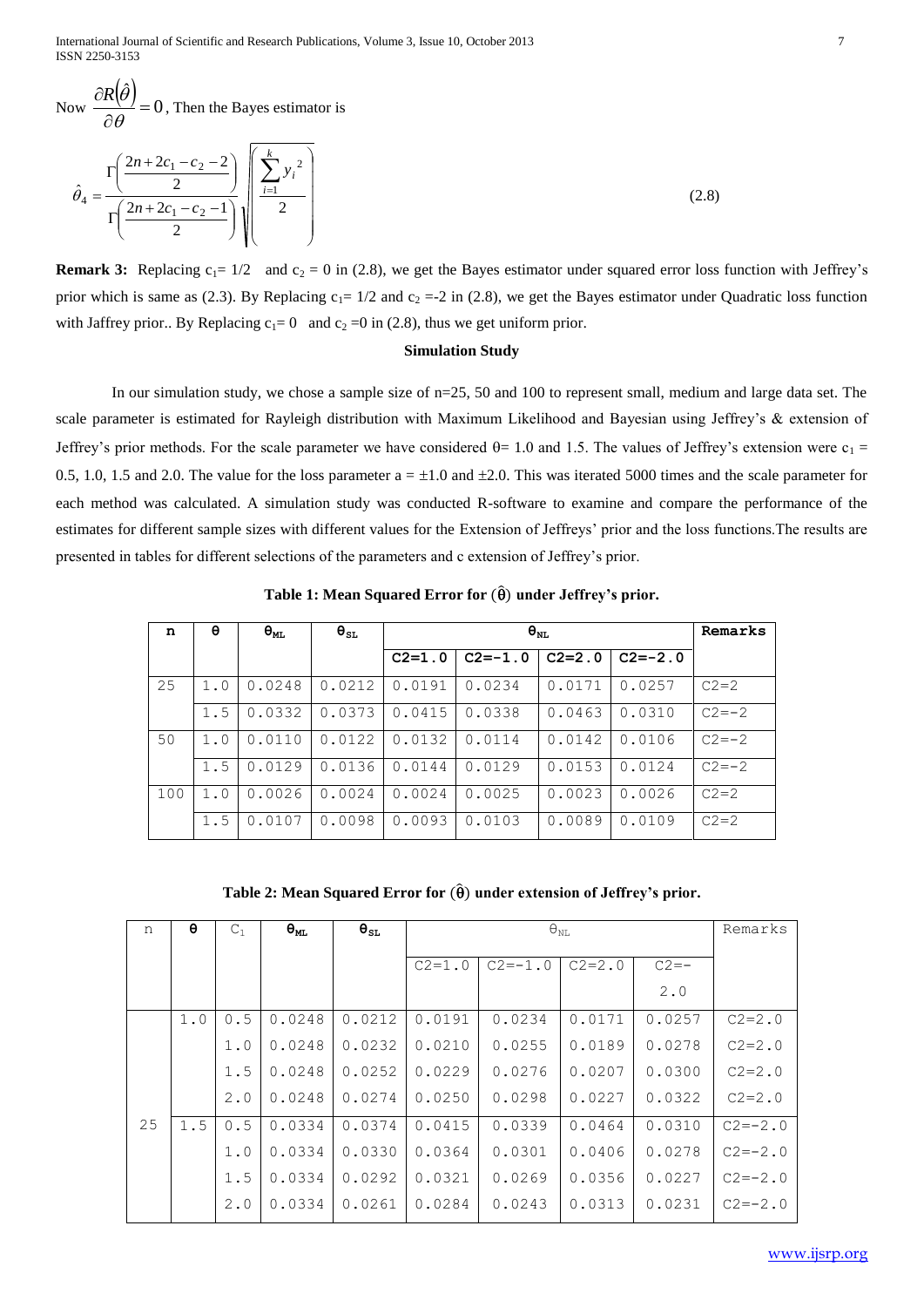|     | $1.0$ | 0.5   | 0.0111 | 0.0122 | 0.0131 | 0.0113 | 0.0141 | 0.0105 | $C2 = -2.0$ |
|-----|-------|-------|--------|--------|--------|--------|--------|--------|-------------|
|     |       | 1.0   | 0.0111 | 0.0112 | 0.0120 | 0.0104 | 0.0130 | 0.0097 | $C2 = -2.0$ |
|     |       | 1.5   | 0.0111 | 0.0104 | 0.0111 | 0.0096 | 0.0120 | 0.0090 | $C2 = -2.0$ |
|     |       | 2.0   | 0.0111 | 0.0095 | 0.0103 | 0.0088 | 0.0110 | 0.0083 | $C2 = -2.0$ |
| 50  | 1.5   | 0.5   | 0.0130 | 0.0136 | 0.0144 | 0.0129 | 0.0153 | 0.0124 | $C2 = -2.0$ |
|     |       | 1.0   | 0.0130 | 0.0128 | 0.0134 | 0.0122 | 0.0142 | 0.0118 | $C2 = -2.0$ |
|     |       | 1.5   | 0.0130 | 0.0120 | 0.0125 | 0.0116 | 0.0132 | 0.0113 | $C2 = -2.0$ |
|     |       | 2.0   | 0.0130 | 0.0115 | 0.0118 | 0.0111 | 0.0124 | 0.0109 | $C2 = -2.0$ |
|     | 1.0   | $0.5$ | 0.0027 | 0.0026 | 0.0025 | 0.0026 | 0.0024 | 0.0027 | $C2 = 2.0$  |
|     |       | 1.0   | 0.0027 | 0.0026 | 0.0026 | 0.0027 | 0.0025 | 0.0028 | $C2 = 2.0$  |
|     |       | $1.5$ | 0.0027 | 0.0026 | 0.0025 | 0.0027 | 0.0024 | 0.0027 | $C2 = 2.0$  |
|     |       | 2.0   | 0.0027 | 0.0027 | 0.0026 | 0.0028 | 0.0025 | 0.0029 | $C2 = 2.0$  |
| 100 | 1.5   | 0.5   | 0.0108 | 0.0099 | 0.0094 | 0.0104 | 0.0090 | 0.0110 | $C2 = 2.0$  |
|     |       | 1.0   | 0.0108 | 0.0104 | 0.0098 | 0.0096 | 0.0093 | 0.0114 | $C2 = 2.0$  |
|     |       | 1.5   | 0.0108 | 0.0108 | 0.0102 | 0.0113 | 0.0097 | 0.0119 | $C2 = 2.0$  |
|     |       | 2.0   | 0.0108 | 0.0113 | 0.0108 | 0.0119 | 0.0102 | 0.0125 | $C2 = 2.0$  |

ML= Maximum Likelihood, SL=Squared Error Loss Function, NL= New Loss Function,

In table 1, Bayes estimation with New Loss function under Jeffrey's prior provides the smallest values in most cases especially when loss parameter  $C_2$  is  $\pm$  2. Similarly, in table 2, Bayes estimation with New Loss function under extension of Jeffrey's prior provides the smallest values in most cases especially when loss parameter  $C_2$  is  $\pm 2$  whether the extension of Jeffrey's prior is 0.5, 1.0, 1.5 or 2.0. Moreover, when the sample size increases from 25 to 100, the MSE decreases quite significantly.

### **CONCLUSION**

In this article, we have primarily studied the Bayes estimator of the parameter of the Rayleigh distribution under the extended Jeffrey's prior assuming two different loss functions. The extended Jeffrey's prior gives the opportunity of covering wide spectrum of priors to get Bayes estimates of the parameter - particular cases of which are Jeffrey's prior and Hartigan's prior.

Wehave also addressed the problem of Bayesian estimation for the Rayleigh distribution, under asymmetric and symmetric loss functions and that of Maximum Likelihood Estimation. From the results, we observe that in most cases, Bayesian Estimator under New Loss function (Al-Bayyati's Loss function) has the smallest Mean Squared Error values for both prior's i.e, Jeffrey's and an extension of Jeffrey's prior information.

## **REFRENCES**

ABD Elfattah, A.M; Hassan, A.S. and Ziedan, D.M.(2006). Efficiency of Maximum likelihood estimators under different censored sampling Schemes for Rayleigh distribution, *Interstat.*

Al-Bayyati. (2002). Comparing methods of estimating Weibull failure models using simulation.Ph.D. Thesis, College of Admistration and Economics, Baghdad University, Iraq.

Al-Kutubi, H. S. (2005). On comparison estimation procedures for parameter and survival function.

Chandra, M. J. (2001). Statistical Quality Control. CRC Press, Boca Raton.

Cohen, A. C., 1965. Maximum likelihood estimation in Weibull distribution based on complete and on censored samples. Technometrics, 7: 579-588.

Hartigan, J. A. (1964). Invariant Prior Distribution. Ann. Math. Statist., 34, 836-845